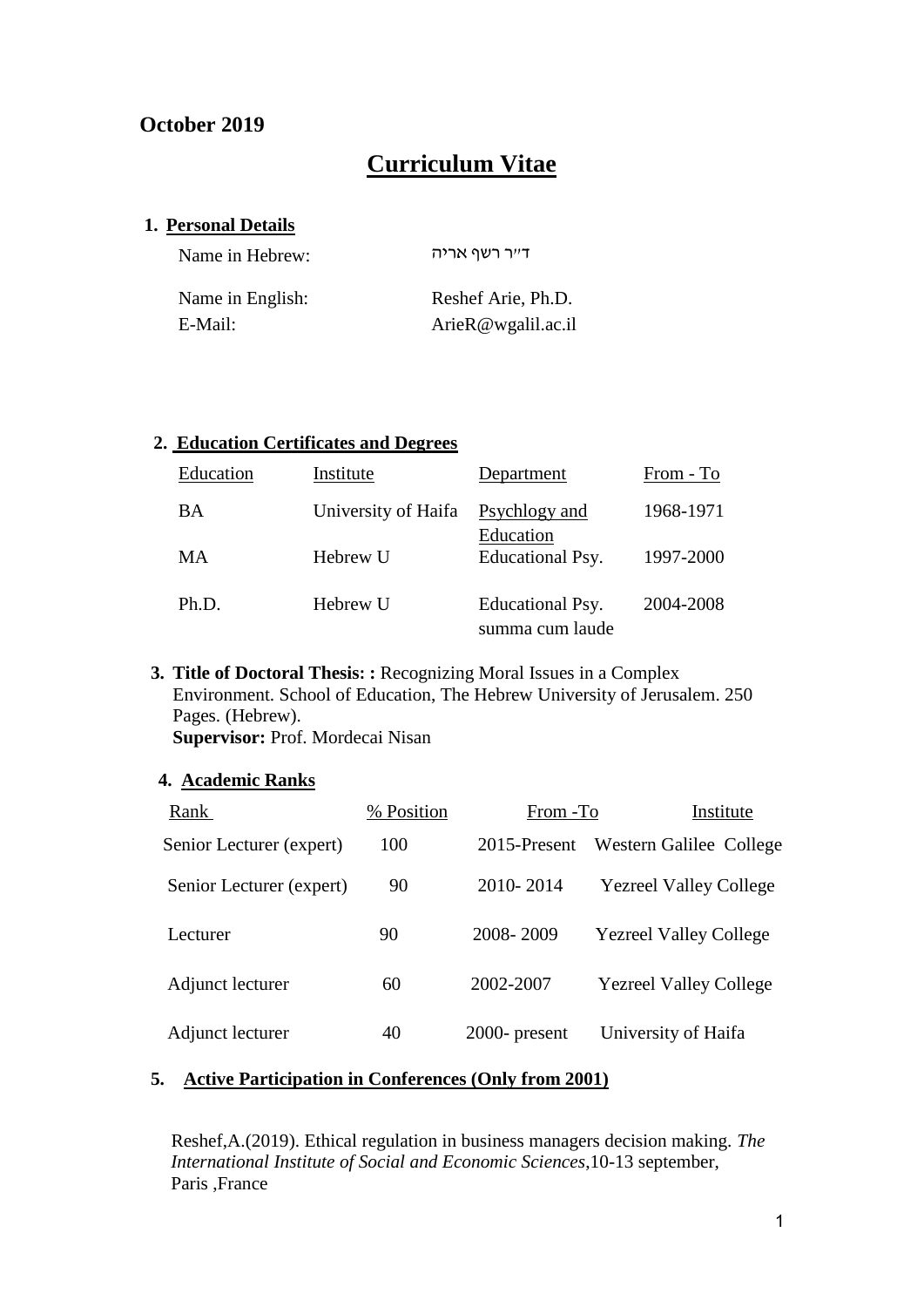Reshef,A.(2018). Factors affecting moral blindness of managers in business environment. International Society for the Study of Work and Organizational Values, 1-4 July, Trieste, Italy

Reshef,A.(2017). I was in a room full of gas and couldn't smell the stench factors affecting moral blindness in business environment. *2017 Irish Academy of Management Annual Conference,* 30<sup>th</sup> August - 1<sup>st</sup> September. Belfast, Ireland

Reshef,A.(2017). Ethical values of Israeli business leaders. *2017 Irish Academy of Management Annual Conference.* 30<sup>th</sup> August - 1<sup>st</sup> September Belfast, Ireland

Reshef,A.(2016). Ethical decision making –the influences of moral balance processes and emotions. *X International Workshop on Human Resource*

*Management*, Oct. 27-28th,Cadiz, Spain

Reshef, A., & Weitz, E. (2015). Moral (spiritual?) considerations of Israeli business managers. *Spirituality & Creativity in Management World Congress,* 23-25 April, ESADE, Barcelona, Spain.

Barnetz, Z., Reshef, A., & Muscal, N. (2014). Interaction between selfacceptance, empathy and values, a mixed methods research. *The Sixth Israeli conference on qualitative research methods*. 4-6 February, 2014, Ben-Gurion University, Beer Sheba.

Reshef, A. (2012). Recognizing moral Issues in the business environment. *2012 Annual Meeting of the Society for Business Ethics,* 3-5 August, Boston, Massachusetts, USA.

Reshef, A. (2012). CSR from managers' point of view. *The Fifth interdisciplinary Conference for Qualitative Research Methods*, 6-8 March, Ben-Gurion University, Beer Sheba Israel.

Reshef, A. (2011). I'm not a businessperson; I'm a person doing business or I'm a person in my home and a businessperson in the business environment. *2011 Annual Meeting of the Society for Business Ethics*, 12-14 August, San Antonio, Texas, USA.

Reshef, A., & Simonovich, H. (2011). Myth & reality in CSR. *The Second Annual Conference of ESPAnet Israel on Social Policy in Israel: Research, Theory and* Practice, 10 Februar, Emek Yzreel Academic College, Tel Adashim.

Reshef, A. (2010). Moral schemata of Israeli managers. *Conference on research of ethics, moral codes and correct behavior – Dov Yezreeli Center for transparency and organizational ethics*, 29 December, Tel Aviv University, Israel.

Reshef, A. (2010). What I didn't dare to report in my research. The Use of Episodic Data in Qualitative research. *The Fourth Israeli conference on qualitative research methods.* February, Ben-Gurion University, Beer Sheba.

Reshef, A. (2009). Ethical discourse in service Organizations. *The 15th national Conference of The Israeli Quality Association*, 24th November, Tel Aviv.

Reshef, A. (2008). Identifying ethical issues in the business environment. *Conference on research of ethics, moral codes and correct behavior –* Dov Yezreeli Center for transparency and organizational ethics, December 2008.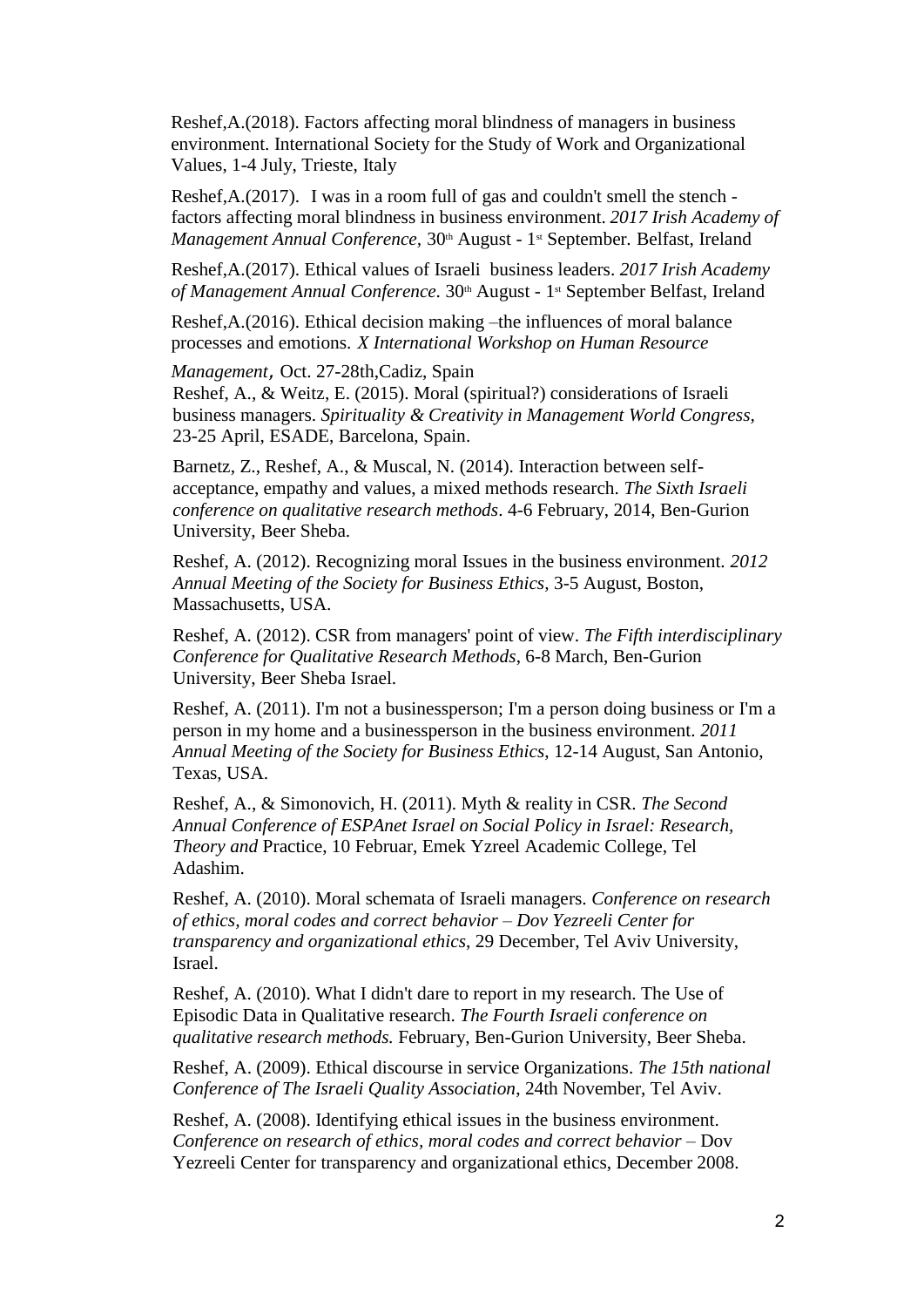School of Business Administration, Rishon lezion. The article was awarded "best article" of the conference.

Reshef, A. (2008). Will the two go together? Integration of teaching quality and quantity research methods. *The third Israeli conference on qualitative research methods*. February, 2008, Ben-Gurion University, Beer Sheba.

Reshef, A. (2006). Application of mixed methods methodology to moral decision making research. *Mixed Methods Conference*, 20-24 July, Cambridge, UK.

Reshef, A. (2006). Application of naturalist methods in research of moral behavior of managers. *The Second Israeli Multidisciplinary Conference on Qualitative Research Methods*, June, Tel Aviv.

Reshef, A. (2005). The need to emphasize social and psychological impacts on moral human behavior, through teaching moral management. *Conference for techniques and issues concerning teaching of ethical business and organizational management.* November, Tel Aviv.

Reshef, A. (2005). Concerns in implementation of cultural ethics in organizations. *The 11th Israeli Conference of Internal Auditing*, November, Jerusalem.

Reshef, A. (2005). Considerations of moral balance in business Leaders' decision-making. *The 12th Annual International Conference Promoting Business Ethics*, October, New York, USA.

Reshef, A. (2004). Moral aspects of Israeli managers decision making processes. *The 1st Multidisciplinary Israeli Conference on Qualitative Research Methods*. March, 2004. Tel Aviv.

.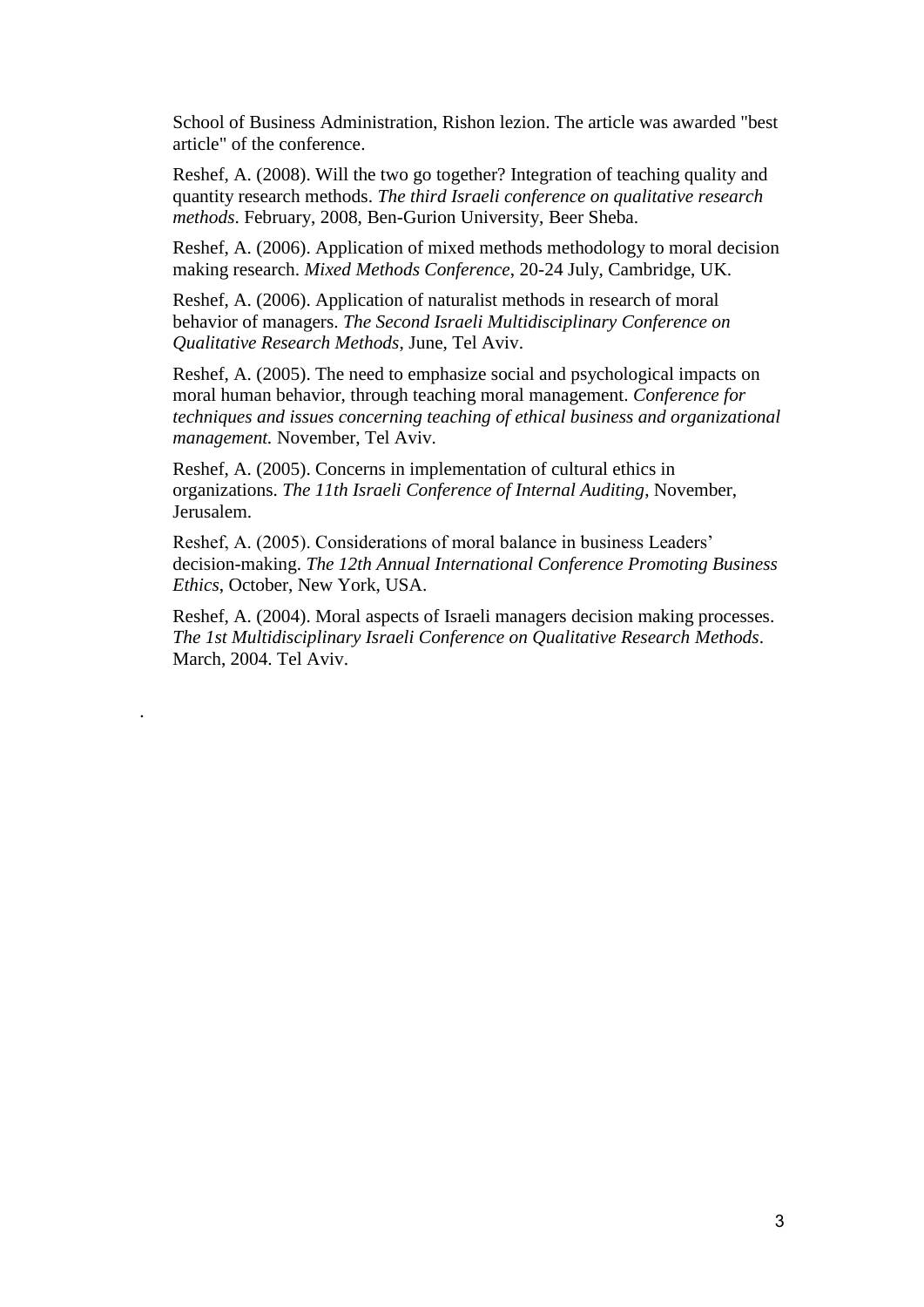# **Publications**

#### Reshef Arie, Ph.D.

#### **Refereed Publication**

#### **Scientific Books (Refereed)**

Reshef, A. (1976). *Psychological Aspects of Flight Training*. Tel Aviv: IAF, Training Department. 101 p. (Approved by a special scientific committee nominated by head of training department IAF). (Hebrew).

#### **Articles in Refereed Journals**

Goussinsky, R., Reshef, A., Yanay-Ventura, G., & Yassour Borochowitz, D. (2011). Teaching qualitative research for human services students: A three-phase model. *Journal of Qualitative Reports*, *16(1),* 126-146.

#### **Articles or Chapters in Scientific Books**

Goussinsky R., Reshef, A., Yanay-Ventura, G., & Yassour Borochowitz, D. (2011). Opening the qualitative eye model: A three-phase model for teaching qualitative research. In: O. Hazan, L. Notov (Eds.), *Teaching Qualitative Research: Principles and Challenges* (pp. 81-105). Tel Aviv: Mofet. (Hebrew).

**Articles in Professional Journals** (Not including classified military research materials)

Reshef, A. (2013). Ethics in talent management. *Annual Bulletin of the Center for the Study of Organizations and Human Resources Management*, 8-13. (Hebrew).

Reshef, A. (2013). The need for more humanity in HRM. *Annual Bulletin of the Center for the Study of Organizations and Human Resources Management*, 3-10. (Hebrew).

Reshef, A. (2010). Ethics in industrial relations. *The Newsletter of the Israeli Association for Industrial Relations Research,* 10-20. (Hebrew).

Reshef, A. (2009). Social responsibilities of corporations (CSR) – the myth and the reality. *Human Resources*, *September-October issue*, 1-10. (Hebrew).

Reshef, A. (2009). Picking it up on the way – on tolerating corruption*. Human Resources*, *January-February issue,* 10-16. (Hebrew).

Reshef, A. (2006). Inside information in business versus industrial espionage – is it the same? What are the boundaries? *Human Resources, 219-220,* 44-46. (Hebrew).

Reshef, A. (2005). Implementation of reforms is impossible if human honor is crushed. *Human Resources, 210,* 22-26. (Hebrew).

Reshef, A. (2005). They say there is love - What is love? Response to an article by S. Tadmor and N. Goldfein: "Love working with you". *Human Resources, 205,* 48-56. (Hebrew).

Reshef, A., Tzafrir, S., Hareli, S., Aharon, O. (2004). Human resource manager as the compass and moral conscience of the organization. *Neto Plus, 171,* 67-70. (Hebrew).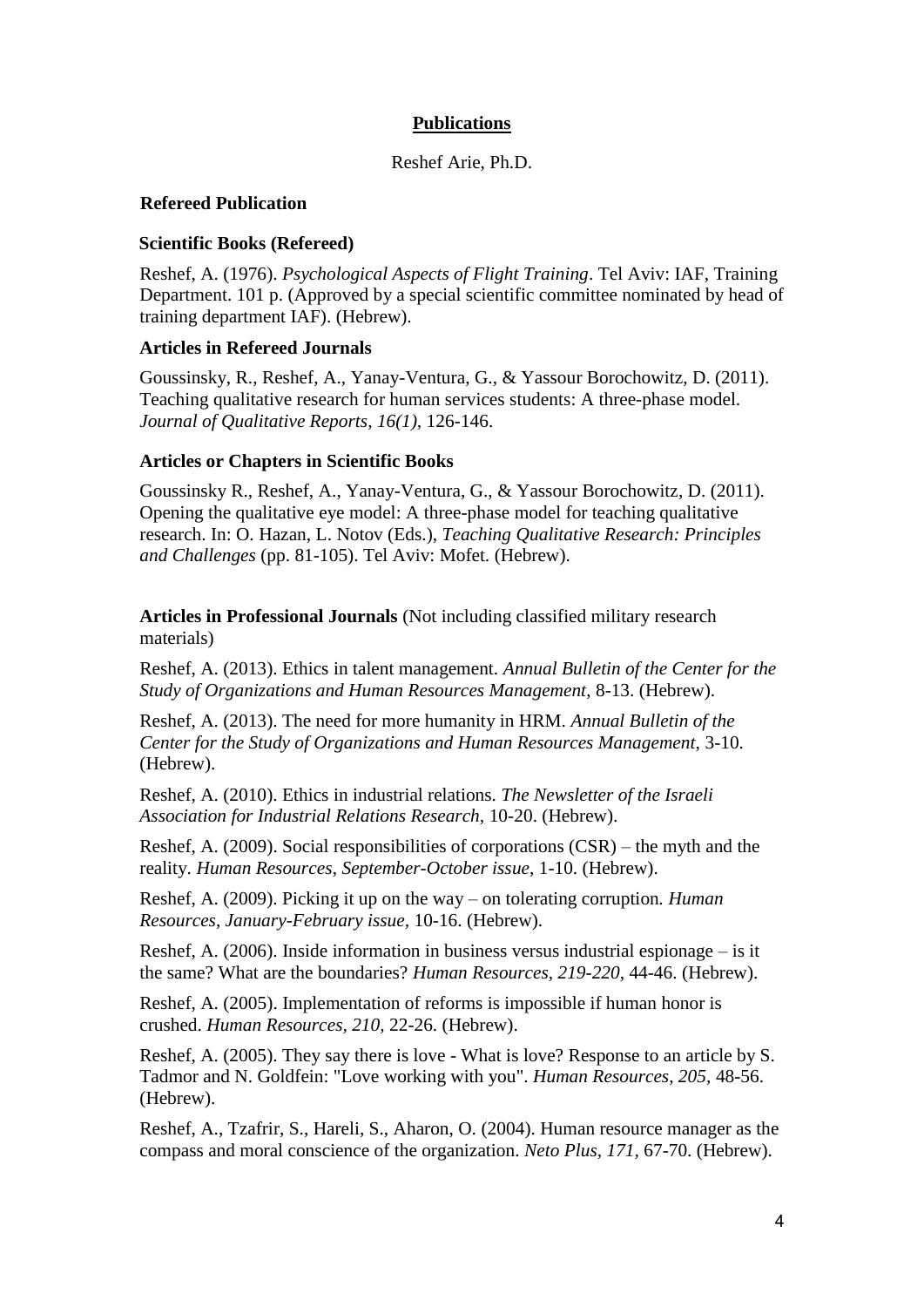Tzafrir, S., Hareli, S., Reshef, A., Aharon, O. (2004). Organizational crises and decreased efficiency: These don't necessarily decrease trust by Employees. *Managemen*t, *158*, 8-13. (Hebrew).

Reshef, A. (2004). Emotion as a moral sensor. *Human Resources, 203,* 56-66. (Hebrew).

Reshef, A. (2004). The Process of developing professional HRM Ethical Code. *Human Resources, 201-202,* 77-83. (Hebrew).

Reshef, A. (2004). I promise to tell the truth, the whole truth (according to the code of ethics or only part of it). *Human Resources, 198,* 30-38. (Hebrew).

Reshef, A. (2004). The dilemma of the mouse and the mouse-hole: which is the thief, the hole the mouse? Or why did respected doctors keep quiet in the Dr. Yakirovitch affair? *Human Resources, 189-190,* 42-49. (Hebrew).

Reshef, A. (2003). From Chalanger to Columbia – anatomy of destructive ambition, obligation to success at any price while taking uncalled for risks, intra-organizational communication faults and lack of organizational teaching systems – where were the organization facilitators? *Human Resources, 189-190,* 42-49. (Hebrew).

Reshef, A. (2003). The impact of violent culture in the community on aggressiveness in the work place - another aspect demanding organizational social responsibility. *Human Resources, 188,* 42-43. (Hebrew).

Reshef, A. (2003). On the importance of moral principles: concern, responsibility, caring and compassion towards others, and on the fear of their disappearance in Israel, 2003. *Human Resources, 185,* 2-16. (Hebrew).

Reshef, A. (2003). All of my teachers taught - terminations in the education system 2003 – what is the lesson? Human dignity - a value or just an embarrassing phrase*? Human Resources, 184,* 18-21. (Hebrew).

Reshef, A. (2003). Who's afraid of Margaret Thatcher? On responsibility of the organization toward employee termination. *Human Resources, 181,* 8-10. (Hebrew).

Reshef, A. (2002). The use of drama for development of organizational ethics. *Human Resources, 179,* 15-20. (Hebrew).

Reshef, A. (2002). A Dictionary for techniques in avoiding moral responsibility in managerial decision making. *Human Resources, 177,* 32-37. (Hebrew).

Reshef, A. (2002). Flood on the horizon - who will put their finger in the dam? The human resources manager! *Human Resources, 175,* 22-24. (Hebrew).

Reshef, A. (2002). Ethical organizational culture - essential conditions for promotion of organizational learning. *Human Resources, 173,* 16-20. (Hebrew).

Reshef, A. (2002). Applying ethical code in Human Resource Management – is this a realistic demand? *Human Resources, 172,* 10-11. (Hebrew).

Reshef, A. (2002). Characteristics of considerations when dealing with Moral dilemmas in human resource management. *Human Resources, 170,* 13-17. (Hebrew).

Reshef, A. (2002). The 'Enron' collapse – the big bang of corporate ethics. *Human Resources, 170,* 7-11. (Hebrew).